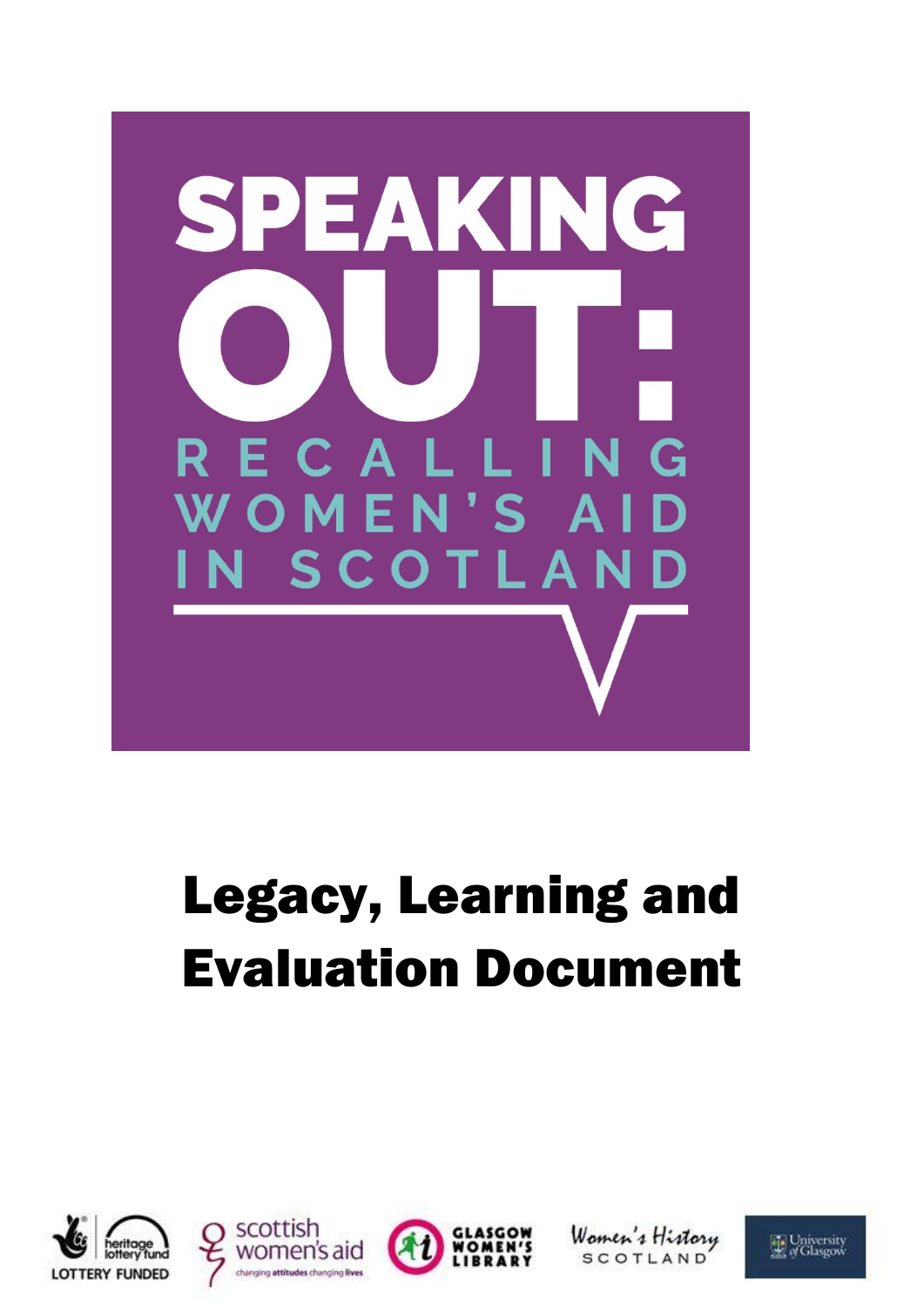# **Contents**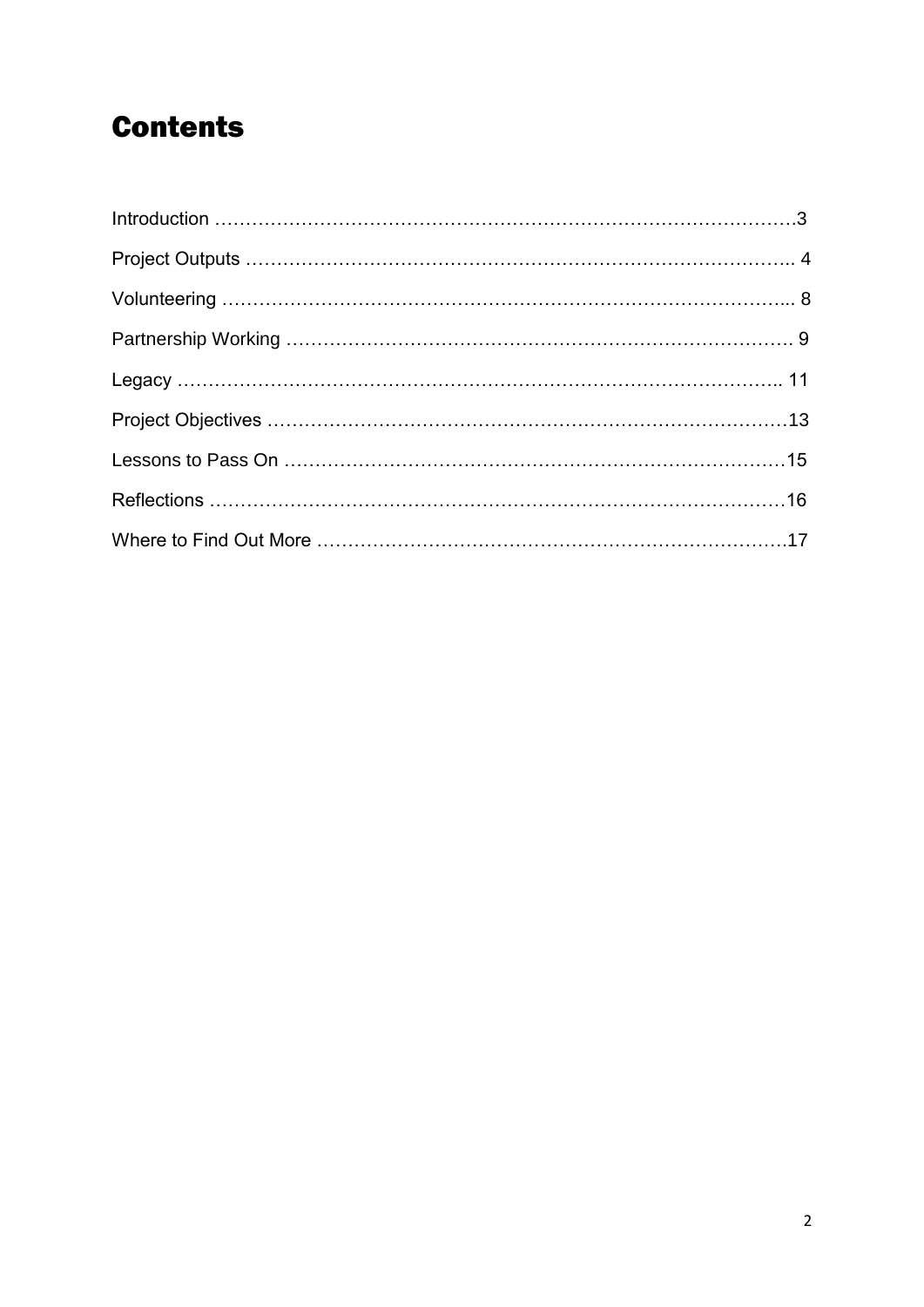# Introduction

#### *The Project*

*Speaking Out: Recalling Women's Aid in Scotland* was a two year Heritage Lottery Fund (HLF) supported project created to record, preserve and celebrate the history of the Women's Aid movement in Scotland. The project was a partnership between Scottish Women's Aid (SWA), Glasgow Women's Library (GWL), Women's History Scotland (WHS) and the University of Glasgow Centre for Gender History (GUCGH) and was conducted over 2016-2017.

The core activity of the project was the collection of oral history interviews conducted with people associated with the Women's Aid movement in Scotland over its 40 plus years of history. These interviews have been deposited at GWL as part of the SWA archive collection (both original sound files and the accompanying transcripts of interviews have been deposited).

Work was also undertaken to properly catalogue the SWA archive collection and begin the process of digitising material thus making the collection more accessible to the public and far easier to use.

In addition to this, a variety of outputs were developed using the material gathered by the project. These included:

- A touring exhibition
- A young people's learning resource
- A publication
- A short documentary film
- A History Safe toolkit for local Women's Aid groups providing information on why it's important to preserve the history of the movement, what material is important to keep and how to deposit material with the SWA collection at GWL.
- An extensive programme of events was developed and delivered by the project team in locations all around Scotland.

Further information on all of the project outputs can be found on our website: [speakingout.womenslibrary.org.uk](https://womenslibrary.org.uk/discover-our-projects/speaking-out/)

All of the above was completed with the involvement and efforts of a large group of volunteers. Volunteers conducted oral history interviews, both audio and film, completed transcription, collaboratively curated and installed the exhibition,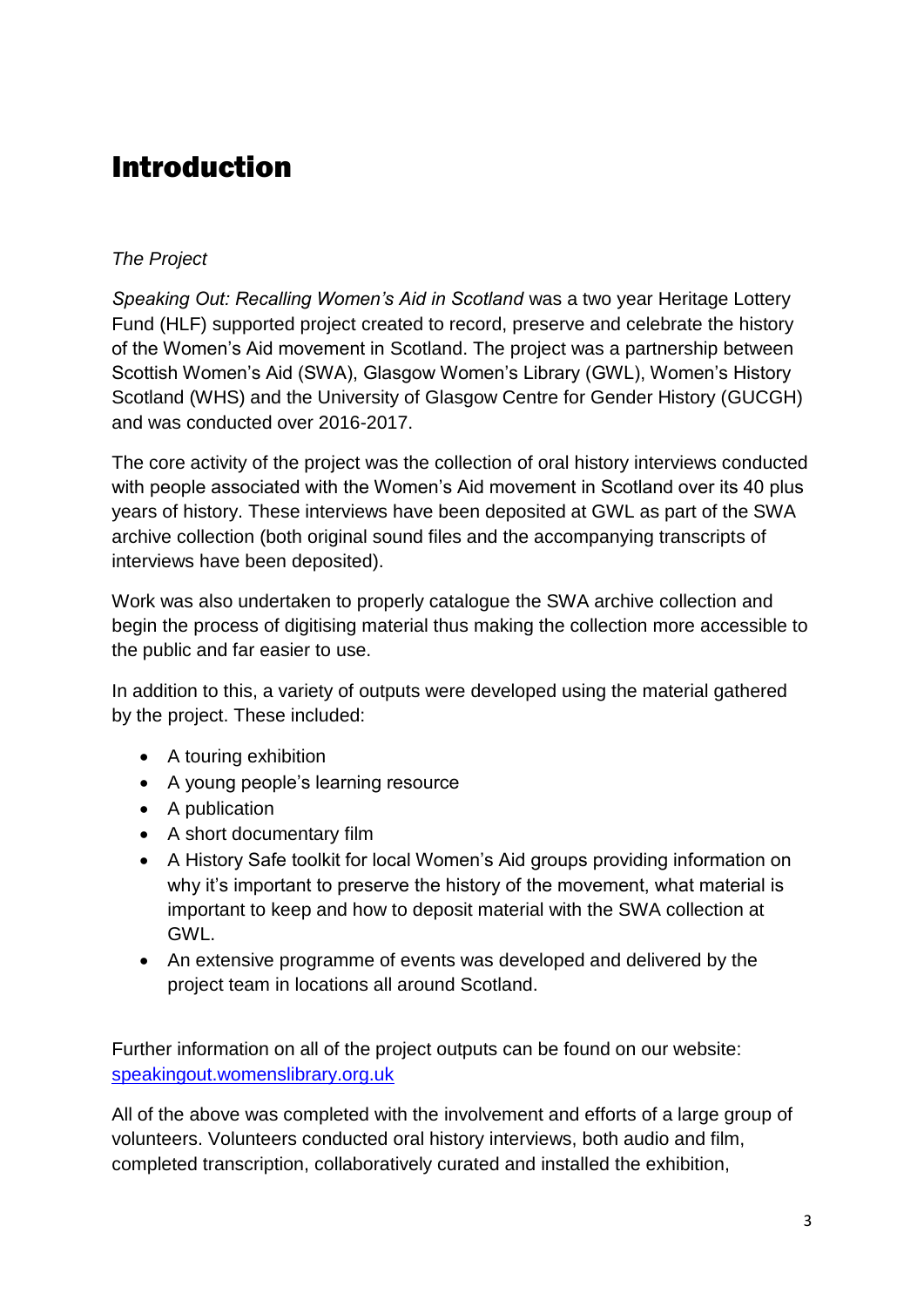catalogued and digitised the SWA archive collection, assisted in development of the learning resource and publication, wrote blogs for the website, and participated in events, including giving talks and taking part in panels, all around Scotland.

#### *The Legacy Event*

Before the conclusion of the project, the steering group and project team gathered to discuss the successes achieved and challenges encountered in relation to particular elements of the project, including; the project outputs, volunteering and partnership working. We explored what contributed to the successes and what their impact has been and, for the challenges, how they arose, were then mediated and could potentially be avoided in the future.

We also considered what the legacy of the project is and reflected on the ongoing roles of the project partners in relation to the material gathered and produced and potential for further work to maintain, enhance and promote outputs. We also looked at opportunities for tying in future work and continuing volunteer engagement.

We revisited the original 10 objectives of the project, as outlined in the project's HLF Activity Plan, and evaluated whether we successfully achieved them, along with discussing any ideas about how we could have improved attainment of the project's aims.

Finally, there was a period of reflection where the steering group and project team shared any final thoughts about what the project has meant as a wider initiative and also its more personal impact for those involved.

Our purpose in holding the Legacy Event and creating this document was to distil learning from our experience of delivering Speaking Out, both for ourselves to contribute to end of project evaluation and for others to learn from our experience. Every project is an opportunity to refine the approach to the various tasks involved and learning from others is a key element of project planning. Through sharing this document we hope to pass on essential lessons learned and inform future development of practice.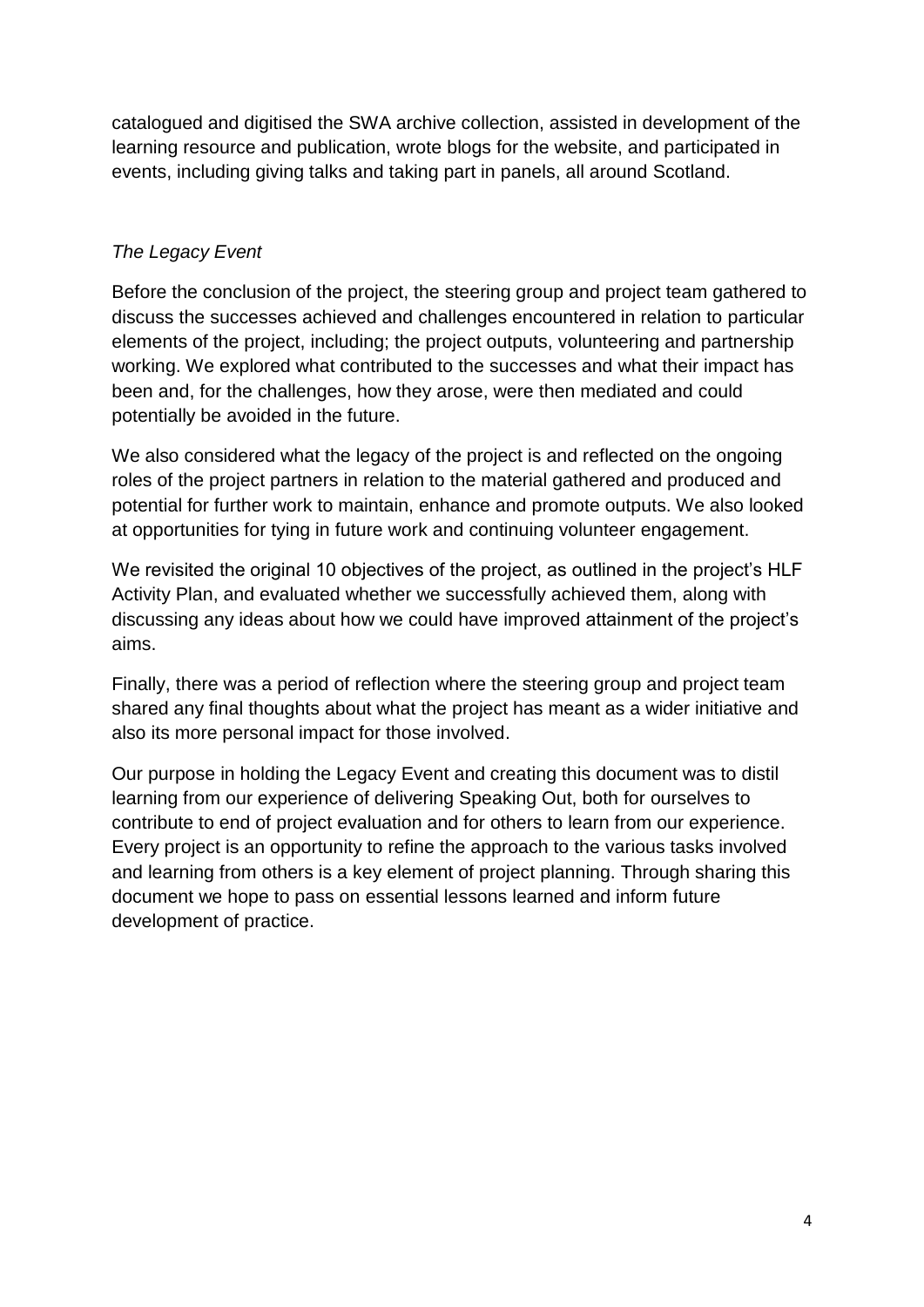# Project Outputs

#### *Successes*

The number and quality of resources gathered and developed was identified as a success in its own right, but, in particular, those in attendance felt that the creation of such a fantastic archive of oral histories was a significant achievement of the project. The generation of such important primary sources, in keeping with the ethos both of Women's Aid and of feminist history, is something the steering group and project team were very proud of. Capturing women's voices and women telling their own stories is critical in the face of women's experiences being so often excluded from the historical narrative. We hope that the oral histories will be used for a wide range of purposes, from academic research to awareness-raising and training within the Women's Aid network.

Another success was having the time to devote to the SWA archive collection at GWL. Out project archivists said that it's often rare, without this type of specifically funded project, to have the luxury of an extended period of time to devote to making archive material accessible, in terms of organisation, cataloguing and digitisation. Working with the collection to hold events and engage the public with the material was also highlighted as particularly worthwhile.

The level of engagement at events all around Scotland, including the level of engagement with local Women's Aid groups, was recognised as another central achievement. The exhibition was viewed by over 44,000 visitors across Scotland and this was, in part, due to careful selection of venues. For example, Dundee Central Library hosted the exhibition for only two weeks but it is the most visited library and Scotland and saw almost 18,000 visitors during the period of display. Connecting with local groups to create artistic material for inclusion in the exhibition was also instrumental as this fit in with what a number of service user support groups regularly plan as part of their programme. The large number of events delivered and participated in around Scotland was also key to engaging diverse audiences and creating networks helped with this, for example with Soroptimists International.

A further key strength of the project has been its success in connecting history with the present by effectively using a historical perspective, and historical material, to address a pressing *current* social issue. By highlighting what has been achieved in Scotland through the efforts of Women's Aid workers and volunteers, the huge social importance and personal significance of these achievements has been very clearly demonstrated and has underlined the need to maintain these efforts and further consolidate this vital work in the future.

Finally, the project outputs were successful in engaging and garnering recognition from powerful people in Parliament and elsewhere, galvanising support, which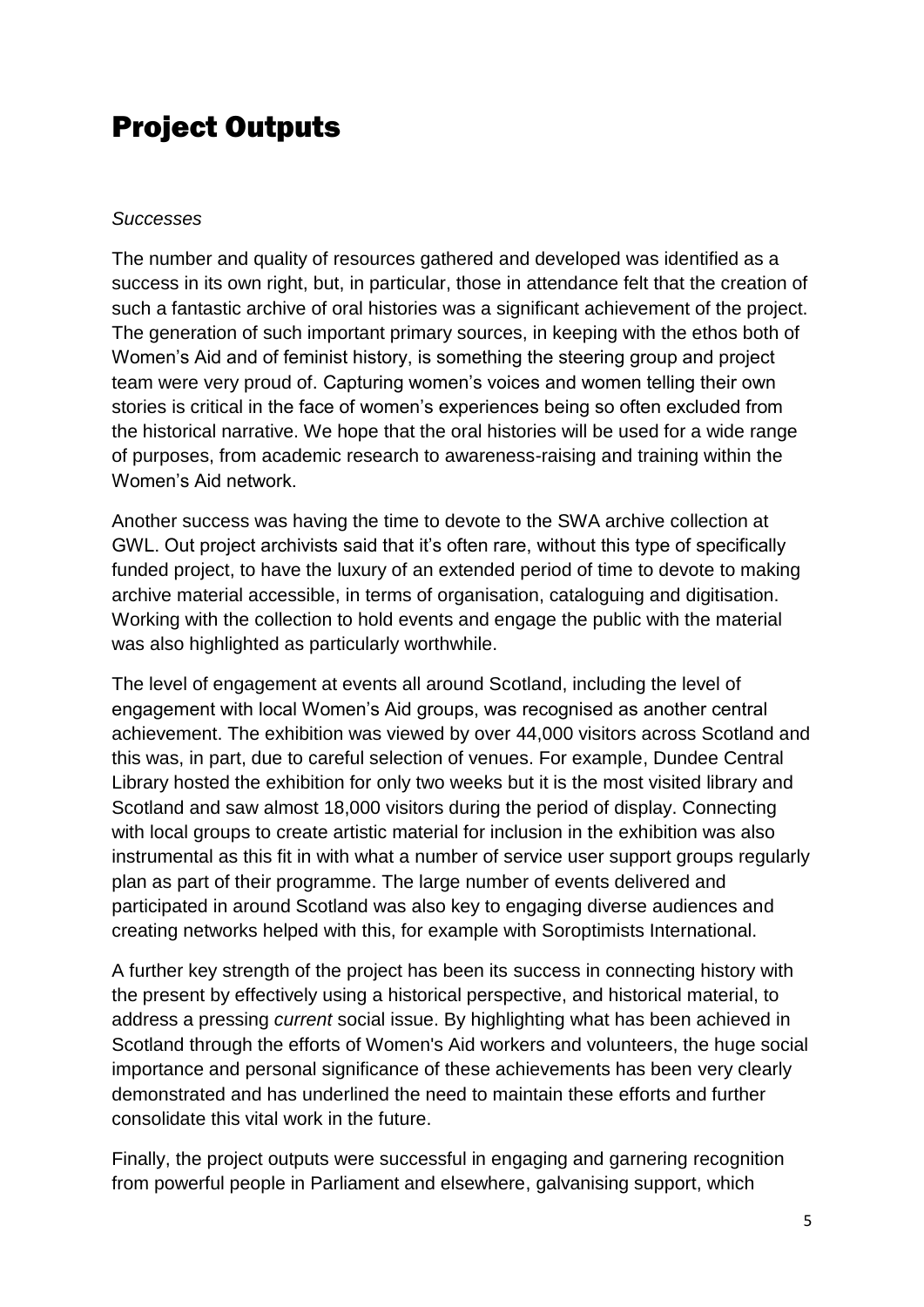translates into influence and, most of the time, an opportunity to advocate for the rights of women. This was a specific target audience the project identified and events were delivered in locations to maximise attendance (e.g. Parliamentary reception to launch project film).

#### *Challenges*

The oral histories were also identified as a major challenge of the project in terms of their processing. Volunteers were originally given the option of completing either a summary or a transcript when, realistically, transcripts were needed for all interviews. It also would have been beneficial at the beginning of the project to acknowledge that volunteers would be unlikely to complete all transcription and set aside funds to have this finalised professionally. Formatting was also a tricky part of this volunteer activity as the project team did not want to put people off by imposing a rigid style guide, however, this resulted in the situation of transcripts all looking completely different, making them more difficult to use. This was handled by night shift staff from Scotland's National Domestic Abuse and Forced Marriage Helpline agreeing to take on formatting of transcripts but the project team felt a more moderate approach could have been taken in providing volunteers with a few guidelines. Additionally, it was suggested that perhaps there could have been a volunteer pool devoted solely to transcription, although this does raise ethical issues around transferring of interviews, and also would mean that the time involved with the project for volunteers conducting interviews would be significantly shortened.

There were also issues around getting those interviewed to sign off on their transcripts. Despite consent forms being signed at the time of the interview this was an extra step that those involved in the project felt was very important and in-keeping with feminist principles. Quite often women wanted to edit or redact parts of their interview and in three cases decided they wanted to withdraw their interviews altogether. There were also a number of women who simply stopped engaging and never signed off their transcript. The project team felt this was likely due to the length of time between the interview and transcription being completed (sometimes over a year) and a shorter lag time would have helped with the above problems. We felt it was also important to stress with those interviewed that 'thorny issues' are a part of the story and that having three women (out of 61) decide not to deposit their interviews was not a disaster and that, while there is certainly learning to be gained from this, there is a strong likelihood it would have happened anyway.

Reaching audiences not traditionally associated with the Women's Aid movement was also a somewhat challenging aspect of the project. The project team tried to include diverse individuals in events to overcome this and all those in attendance felt the learning resource for young people will be key in reaching large numbers of people who otherwise would not engage with the themes of the project and that we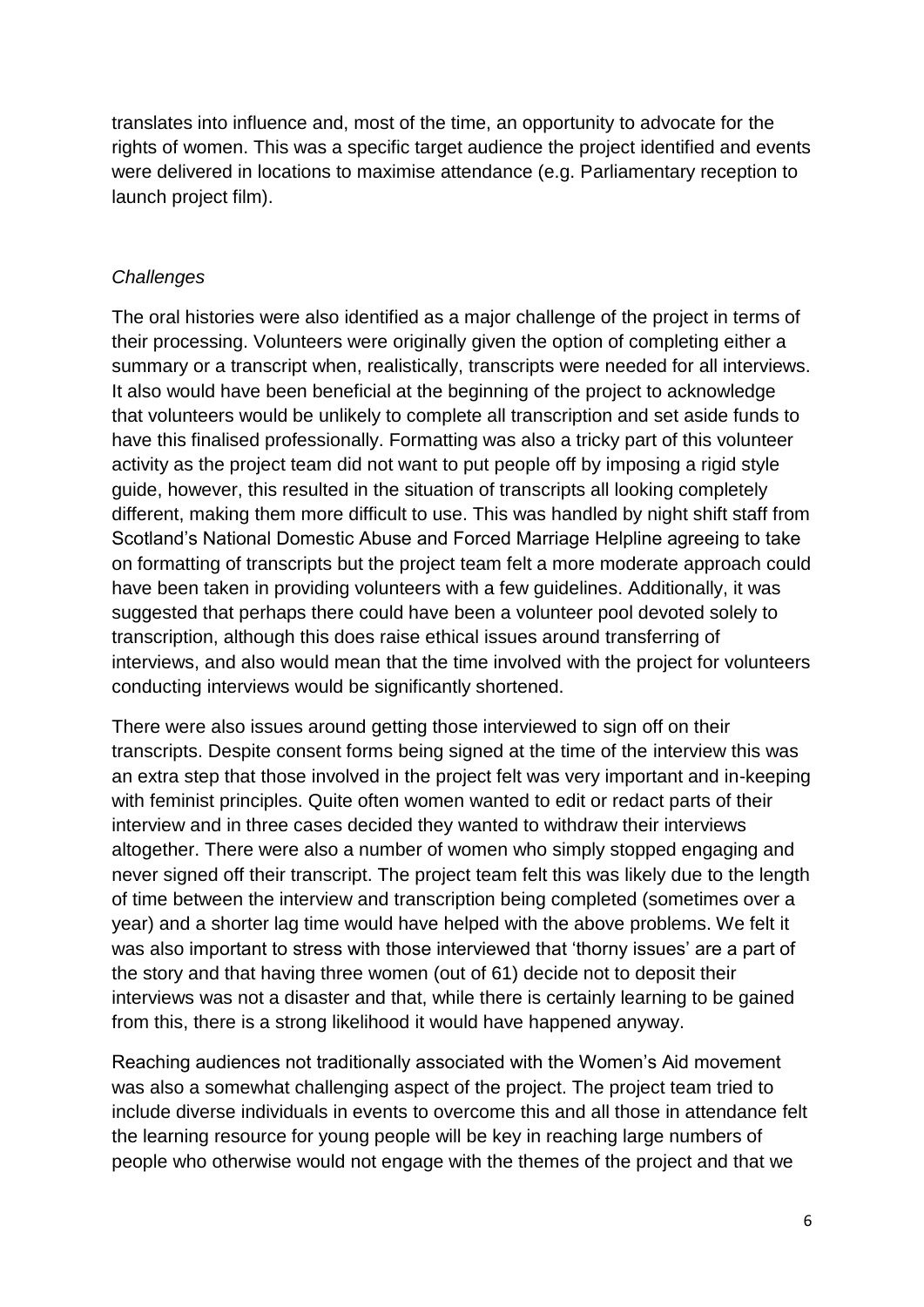might see even more engagement beyond the life of the project. Of the large number of individuals who visited the touring exhibition, obviously not all were associated with the Women's Aid movement. Going forward, the exhibition will be used by local Women's Aid groups and it was agreed it would be a good idea to encourage groups to select, if possible, venues for display that receive a lot of visitors from the community (e.g. community centres, libraries etc.) or a lot of passing foot traffic (e.g. disused shops that can be used as pop-up venues). We also had a discussion around the importance of asking how this issue relates to the outcomes we were seeking and why we were actually trying to reach specific audiences. Were we trying to reach them to discourage domestic abuse, to go and support their local Women's Aid group? We felt we were primarily sharing women's stories with the goal of bringing women to the movement, whether that is bringing new women such as the project volunteers or bringing women back who may have been engaged in the past and drifted away, and in this we felt we had succeeded.

Delivering outputs by agreed deadlines was raised by the project team as a challenge, however, the steering group reiterated that it's important to realise that dates in the Activity Plan can sometimes be arbitrary and will most likely shift for very legitimate reasons. For example, it made more sense for the publication and project conference to be moved to later in the delivery timeframe as we needed to wait for material to be gathered.

A further challenge was the appropriateness and logistics of getting the touring exhibition to rural areas. Mid-project the steering group requested the project team look at getting the exhibition to one of the Scottish islands but at this late stage it was not feasible in terms of locating a venue. We feel this was a missed opportunity and if thought had been given to this at the beginning of the project it could have probably been achieved. We also discussed that what is suitable to do in the Central Belt of Scotland is not always the right thing for rural areas and that relying on population centres for disseminating your message is a default model that needs to be examined more closely. Other methods that do not depend on someone physically walking through the door should be explored, for example more developed online resources or connecting with mobile libraries. While the steering group and the project team feel the exhibition was very much a success we would encourage others to think carefully about building projects around outputs that work in all locations.

Our final challenge was the concern that without dedicated staff in post the resources created by the project will be underused. Those in attendance thought ways to address this would be to make sure that resources are easily accessible, either physically or online, and ensure there is a clear outline of who has responsibility for resources and procedures regarding any associated logistics (e.g. the touring exhibition). We also felt it was critical to make the connection with wider project partner staff as to why the project is important and how it relates to ongoing work in order to ensure promotion of resources is seen as a priority.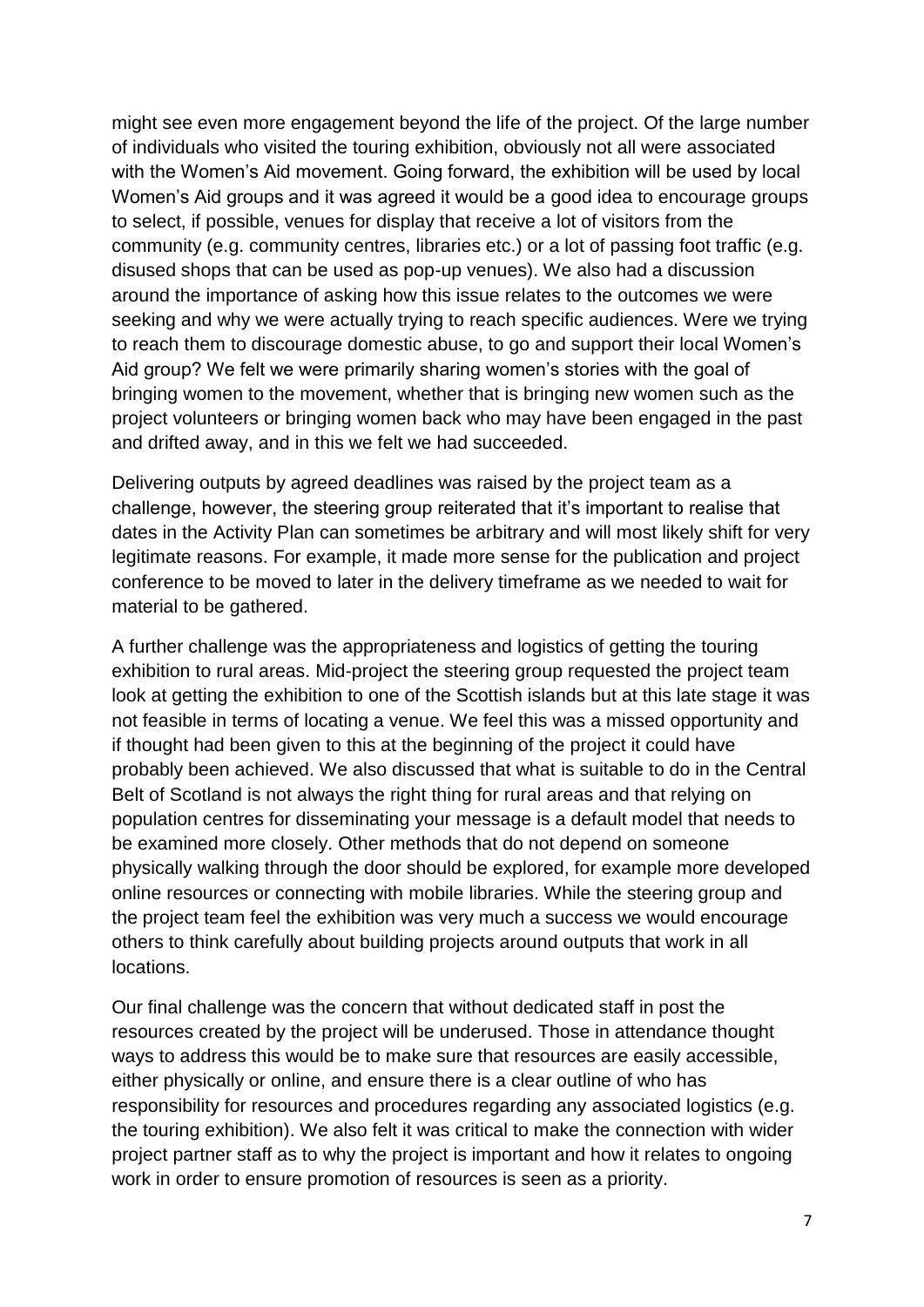# Volunteering

#### *Successes*

One of the main successes of the project has been the engagement, enthusiasm and passion of the volunteers and their involvement and commitment is worthy of particular recognition. Their accounts of their experiences of the project will, undoubtedly, be inspiring and instructive for those considering participation in similar projects in the future. Clearly defined roles and flexibility in terms of time commitment were both contributing factors to the success of the volunteering programme.

In addition, feedback from volunteers told us that they felt very supported in their roles. This is extremely positive as there were concerns that, due to the large number of volunteers and their geographic dispersal around the country, volunteers would not experience a high level of support. The fact that this was not the case is a result of the project coordinator making volunteer coordination a major priority and being willing to engage with volunteers outside normal working hours.

#### *Challenges*

Volunteers fed back that they would have liked more frequent opportunities to come together with other volunteers. Volunteer development was certainly a challenging aspect of the project and most likely suffered because it was a huge job but only part of a much broader role. Ideally, volunteer coordination would have been a role in and of itself and it is important for the HLF to recognise that if volunteer involvement is to be included in projects resources must be provided to ensure that support is in place for volunteers.

Organisational responsibility of volunteers was also a challenge as it was split between two project partners, SWA and GWL. This resulted in volunteers having somewhat different experiences and, to an extent, non-standardised evaluation. Feedback from the archive volunteers at GWL showed that they felt quite separate from the project. Bringing all volunteers together more frequently may have helped with this divide. Volunteer recruitment faced additional challenges due to SWA not having a volunteer policy in place at the beginning of the project. In such an instance, it is important to seek advice from project partners with more experience, as we did from GWL. There was a lack of clarity around how involved the project coordinator should be with project volunteers at GWL as they were recruited at a later stage and GWL has a dedicated volunteer coordinator. There was a feeling of not wanting to interfere but, in hindsight, a concern that this may have slightly dampened the archive volunteers' experience of the project. More frequent contact between the volunteer coordinator at GWL and the project coordinator may have helped to address this issue and, in retrospect, recruiting volunteers for the archive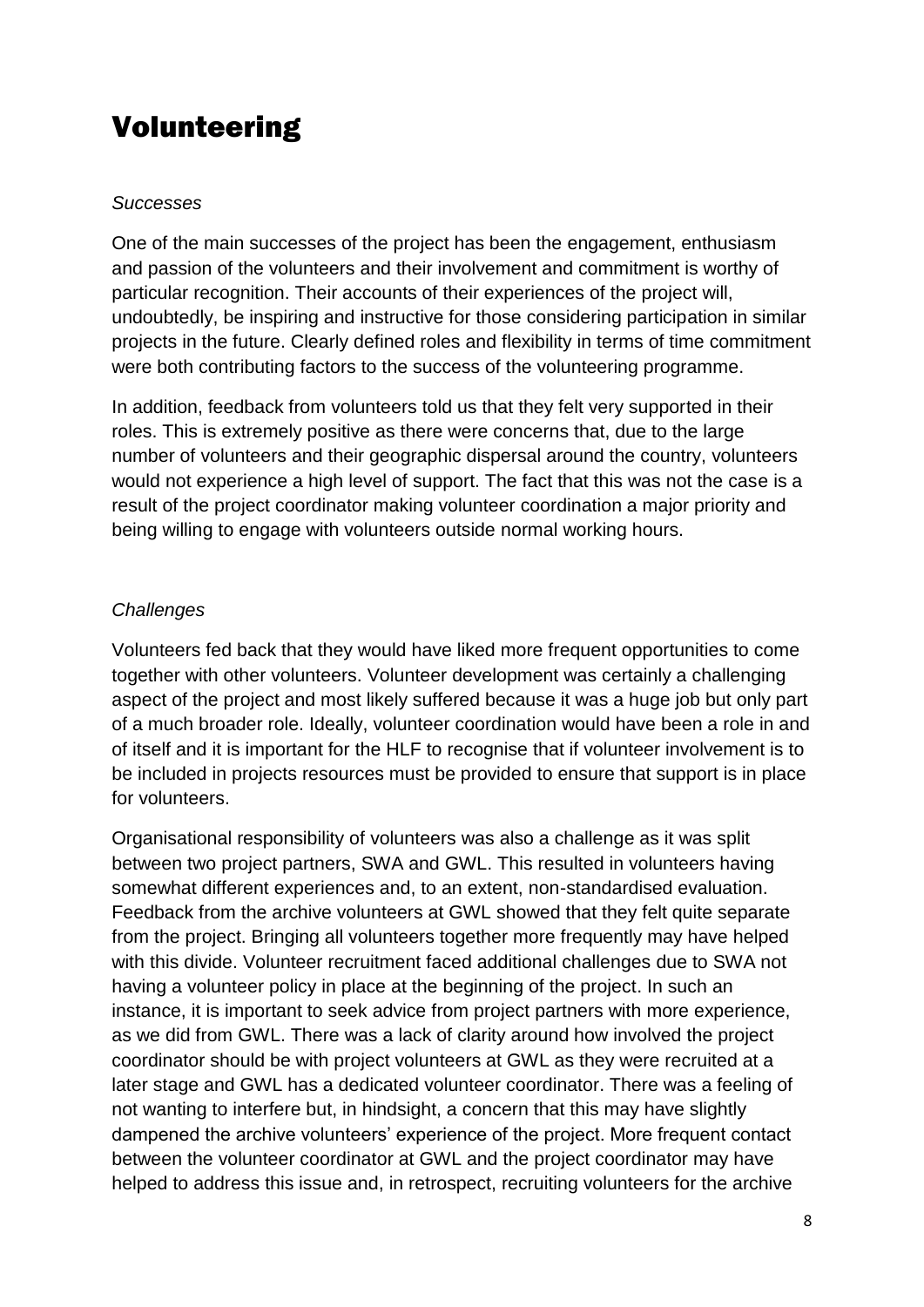specifically for the Speaking Out project, as opposed to existing GWL volunteers and new general GWL volunteer applicants being asked to join the project, may have been a more appropriate method of recruitment. We need to recognise that people are motivated to volunteer for a variety of different reasons and the original perception that archive volunteers were more interested in volunteering because of GWL as an institution rather than because of Speaking Out specifically might have been flawed.

Volunteer expectations and expectations of volunteers was another area where challenges arose. For the most part we met the expectations of volunteers very well. One exception to this was around the film volunteers, a couple of whom fed back that they would have liked more time and hands-on experience using the camera equipment before beginning the filmed interviews. The project team thought it was important learning to acknowledge that any training involving technology is likely to take longer to build up confidence in using equipment. The project film was also somewhat rushed as it was required for the launch of the exhibition and, in hindsight, it might have been better to shift this output to the second year of the project as it would have been more beneficial in terms of volunteer development to have a longer period over which to work on it. In relation to our expectations of volunteers, very clearly laying out the time commitment and experience as regards transcription and pushing volunteers to really think about whether they would be able or want to undertake this would have been helpful for planning around transcription and avoiding the situation of volunteers agreeing to transcribe and then either not doing so or taking extensive periods of time to complete transcripts. As previously mentioned, creating a transcription specific volunteer role may have been a possibility that could have helped with this. Having a wide menu of volunteer roles for people to choose from is important.

# Partnership Working

#### *Successes*

An important success for the continued positive relationship between the project partners over the project timeframe was an equivalent amount of investment from the two main partners, SWA and GWL. Both partners were equally committed to ensuring objectives were delivered and to the ethos of the project. This is down to careful selection of project partners, making sure they share the same values and clearly defining each partner's roles at the beginning of the project.

Collaborative projects, such as *Speaking Out*, allow for the development of connections and networks amongst organisations and this is one of the big successes of the project. Through bringing together partners who had not previously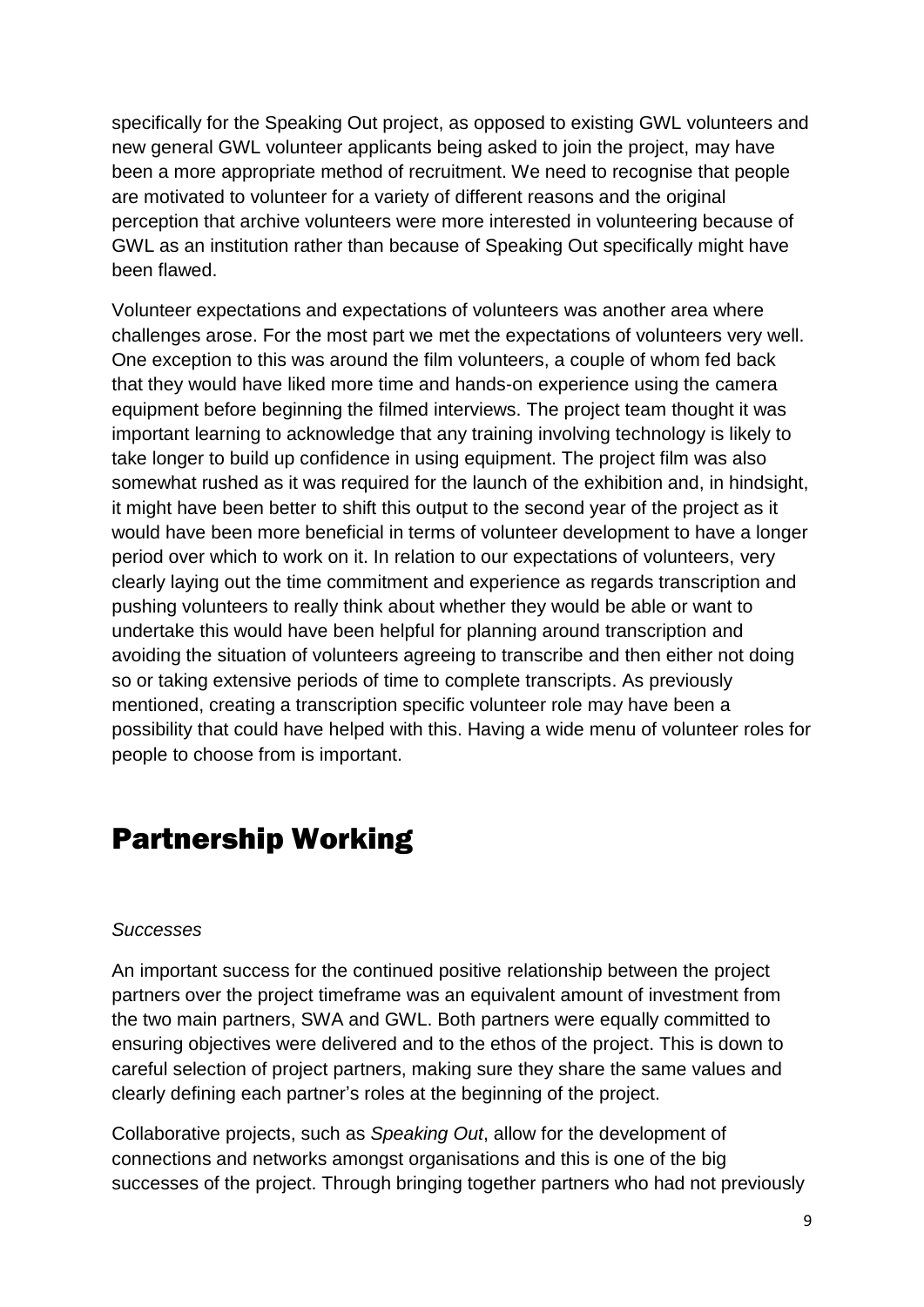worked together the project has laid a foundation for future work and conversations around this have already started to take place. Each project partner brought their own area of expertise to the mix, strengthening the framework and adding valuable ideas. We were also able to draw inspiration from one another and everyone in attendance felt that there was no question that building a partnership to deliver the project was incredibly worthwhile.

#### *Challenges*

While, overall, the steering group and project team felt that engagement from the project partners had been good we also acknowledged that it often comes down to individuals, and that if those individuals move on it can be challenging to retain those levels of involvement. Tying in with this, the project team felt that over the course of the project it became increasingly difficult to arrange meetings where all project partners were in attendance and available to be part of decision-making. There were concerns that this decrease in representation may be been indicative of partners beginning to drift from the project. The steering group pointed out that it is important to be clear about where decision-making sits, whether this is with the steering group or with organisational management, and that there was never a point where decisions could not be made because of a lack of engagement on the part of one of the partners. There was also significant work on the part of steering group members on particular project outputs, such as the learning resource and the publication. Additionally, while steering group involvement at the beginning of a project is natural there is also a process of confidence growing in the project team which can lead to a 'backing off' which should be seen in a positive light rather than a negative one.

Recognition that while the partnership was strong it was not an equal partnership and was never designed to be such is also critical. WHS and GUCGH were always to hold a slightly less active role and their involvement was centred around more specific time periods within the project timeframe. The project team highlighted that there were instances where they would have liked to see more steering group attendance at events and two suggestions were made regarding this. The first was that a standing item on the steering group meeting agenda could have been added for upcoming events to let the steering group know what was coming up in the next couple of months and it could have been decided amongst the group who was available to attend specific events. The second was that relying on email to invite steering group members was perhaps not the most effective method to promote engagement and that calling members when attendance was important would have been helpful.

Staff turnover on the project was a major challenge. Over the course of the two-year project delivery phase, amongst a project team of four, there were four changes in staff. This was due to staff moving on to other jobs or deciding not to return from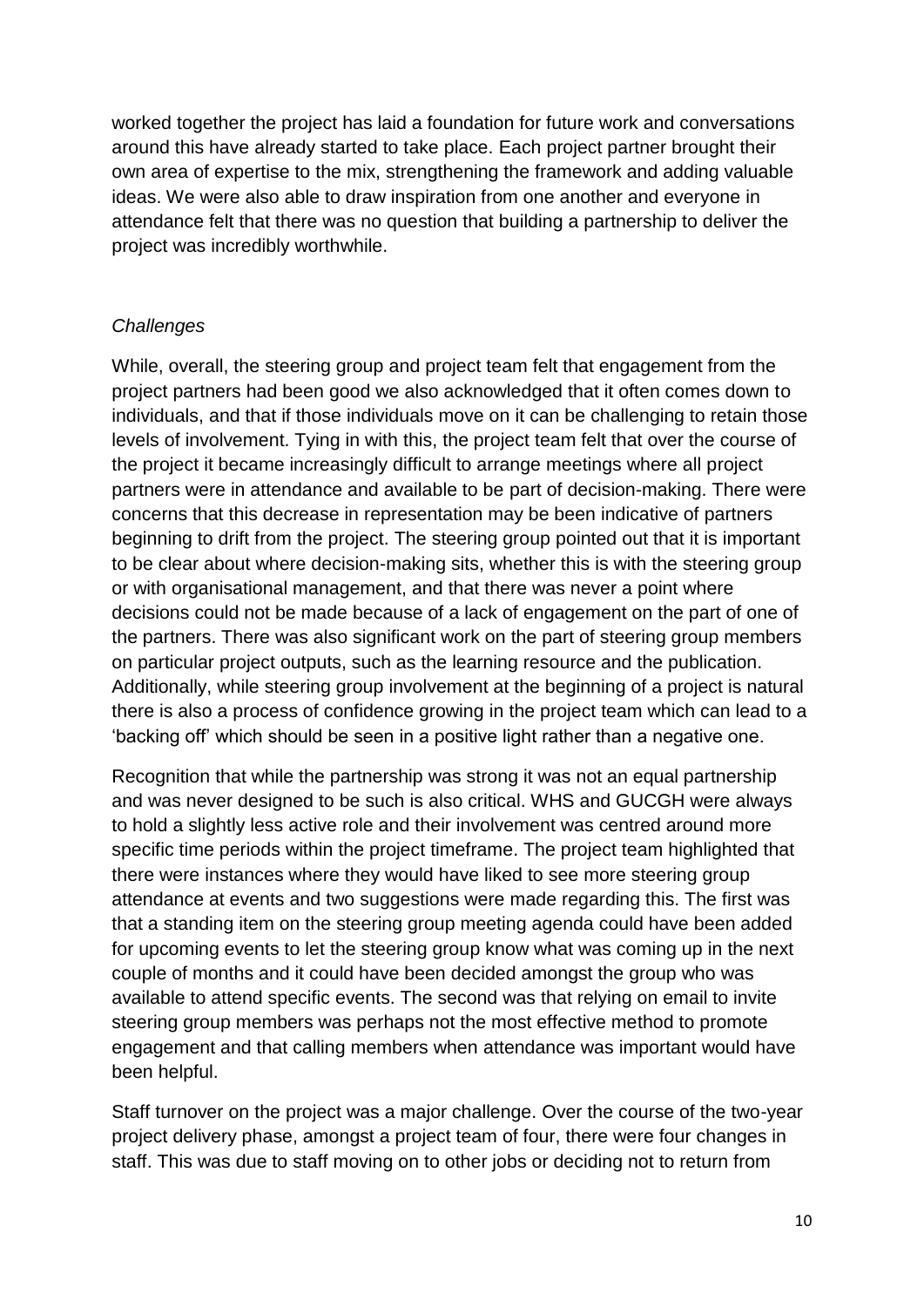maternity leave. Each of these changes, while managed well, led to an inevitable period of anxiety for the other project team members. However, on the whole, these staffing changes had a minimal impact on the delivery of the project. Practices that made these transitions much easier included extended handover periods (e.g. there was a one month handover period for maternity cover of the engagement officer), seconding from within the project team (the engagement officer was seconded into the project coordinator post) and recruiting project volunteers for posts as they are already familiar with the project. The steering group also pointed out that the quality of work completed by those leaving meant it was easy for new staff to pick things up and the willingness and competence of new staff coming in to hit the ground running should not be underestimated. It is also important to credit the HLF for their willingness to be flexible regarding recruitment and in recognising that, with a number of these staff changes occurring in the final six months of the project, recruiting externally would have been extraordinarily challenging. It is almost inevitable that short-term contracts such as those offered as part of HLF projects will experience these kinds of staffing changes as people need to think ahead in terms of job security and thought should be given as to whether there is another way to design and organise staffing. For example, the possibility of organisations recruiting internally and seconding current staff into HLF project positions might be a way to address this. Based on the experience of a previous project team member, the steering group and project team also believe it to be vital to do as much forward planning as possible in terms of how situations such as maternity leave and job sharing could be handled.

The final challenge around partnership working involved the project team being split over two organisations with two staff based at SWA and two staff based at GWL. While the benefits of having two main project partners outweighed any difficulties, this did, at times, lead to the project team feeling a bit fragmented. Staying in regular contact via email and telephone helped, as did the project coordinator (who was based at SWA) working, on average, one day a week from GWL (this was only a result of living location). Events where all project staff were in attendance were beneficial and having regular, monthly team meetings was very important.

# Legacy

#### *What is the project legacy?*

Those in attendance discussed how the project offered a practical way of addressing women being written out of history, and how reclaiming women's stories can contribute to changing the future in terms of attitudes towards domestic abuse and support for women, children and young people experiencing domestic abuse. We felt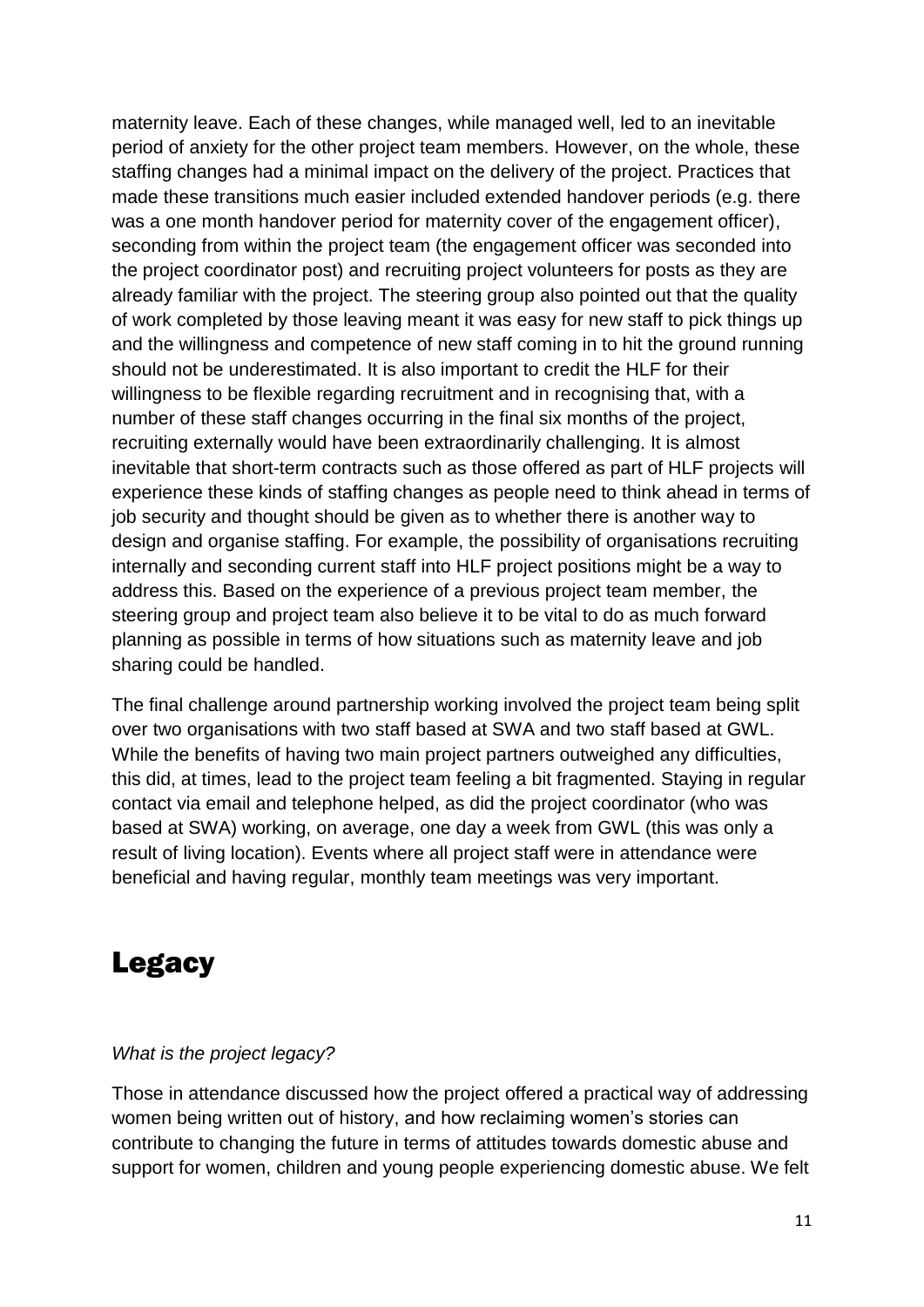the testimonies gathered by the project create an evidence base that will allow Scottish Women's Aid and the Women's Aid network, and hopefully other organisations, to continue advocating for projects that amplify women's activities and voices. It was also pointed out that part of the project legacy is the vindication of choosing this methodological route and this way of preserving history as it had been hugely successful – women telling their own stories in their own voices are incredibly powerful. The purpose, method and process all fit together and all stemmed from feminist principles that are the bedrock of the Women's Aid movement and we all felt strongly that the way in which the project was conducted was true to this spirit.

Local Women's Aid groups have also had the opportunity to develop their sense of their own history and there has been a definite sense of workers reconnecting with the history of the movement and a renewed interest in campaigning and activism. The project has helped to show, both within and outside the network, the practical edge of feminism as opposed to the view that Women's Aid is merely a service. It has enabled conversations amongst diverse audiences around feminism, what it is and what it has achieved. And, finally, the project has helped to put the local picture of the fight against domestic abuse into the larger, more national context, while also highlighting that the Women's Aid movement is and has been a community resource, challenging power at both the local and national levels.

#### *Going Forward*

WHS has started to develop links with local Women's Aid groups interested in uncovering and preserving their history. There is lots of enthusiasm amongst newer and younger members to try and facilitate this and WHS are currently working with North Ayrshire Women's Aid to bring together and share the group's story. Members see this as an opportunity to contribute in a practical way to preserving women's history. The feeling amongst the steering group and project team was that this is a fantastic opportunity that should be built upon and that we should look at formalising this relationship between WHS and SWA and create a structure and process for this kind of work. In the future, those in attendance hope that oral histories will continue to be added to the SWA archive held at GWL and WHS members and GWL volunteers might be able to assist with undertaking interviewing.

It was stressed that, for the Women's Aid network, it is essential that workers know these processes are in place and who to contact in relation to them. This is also very important regarding the touring exhibition as it is key groups interested in hosting the exhibition know who to contact in terms of facilitating this. Publicity throughout the network is also vital and mechanisms are in place, such as the monthly bulletin, to enable this.

The steering group and project team also thought GUCGH could encourage researchers to develop projects drawing on the SWA archive at GWL and that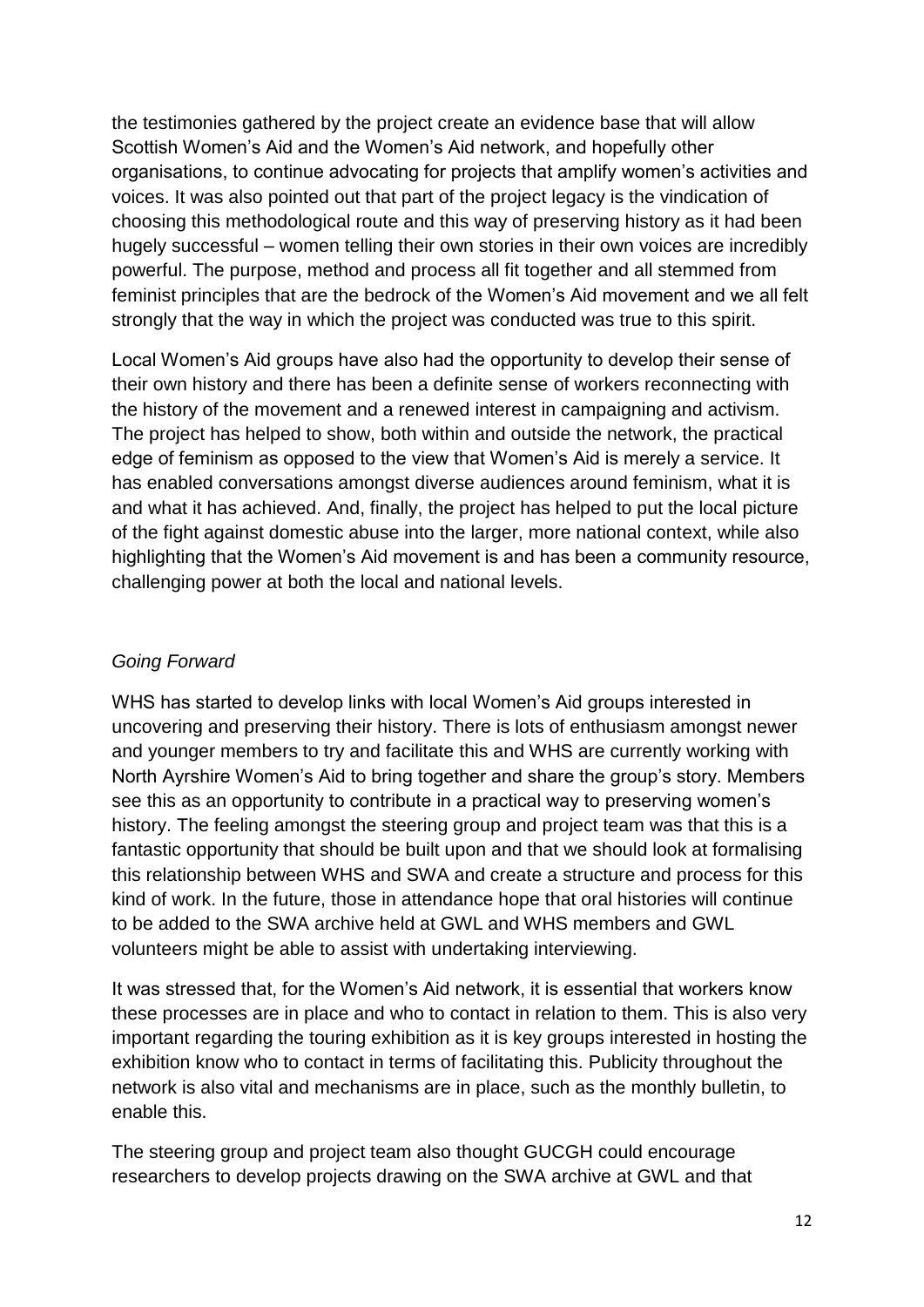funding could be sought in support of these. Project partners will also do their best to make sure their research connections know the archive exists and promote its potential uses. Welsh Women's Aid have put in an application for funding for a heritage project beginning next year and Women's Aid Federation of England are also considering conducting a heritage project in the future and we believe the successes and lessons learned during *Speaking Out* will be of great benefit to both organisations going forward.

#### *Continued Volunteer Engagement*

GWL has plans for volunteers in the archive to continue digitising content from the SWA collection and there will be opportunities for volunteers to enhance the catalogue as well as undertaking any new work created by donations to the collection (which we are encouraging from local groups with distribution of the History Safe Toolkit). The steering group and project team also discussed linking up project volunteering with their local Women's Aid group, although we would need to be careful to manage expectations around this as not all local groups have the capacity to provide volunteering opportunities. In such cases, it would be useful to compile a list of other women's organisations in the area which take on volunteers. This would also result in project volunteers taking their knowledge of Women's Aid into new spaces. We thought volunteers could potentially continue to act as advocates for the project after its conclusion, for example through contacting local Women's Aid groups, asking them if they had thought about hosting the exhibition and offering to act as liaisons with SWA to facilitate this.

# Objectives Achieved

The steering group and project team revisited the original 10 objectives of the project as outlined in the HLF Activity Plan and, as a group, evaluated whether we felt they had been achieved.

1. **To capture the testimonies of those involved from the earliest days before those voices are lost.** – We felt we had achieved this. The project has recorded a range of women associated with the Women's Aid movement, from the very early 1970s when Women's Aid groups were first being established right up to current workers. We, of course, recognise that there are many, many more voices to hear and the project has compiled a list of women we were unable to interview for various reasons during the lifetime of the project. This would be a good starting point for any future efforts to add to the oral history archive at GWL.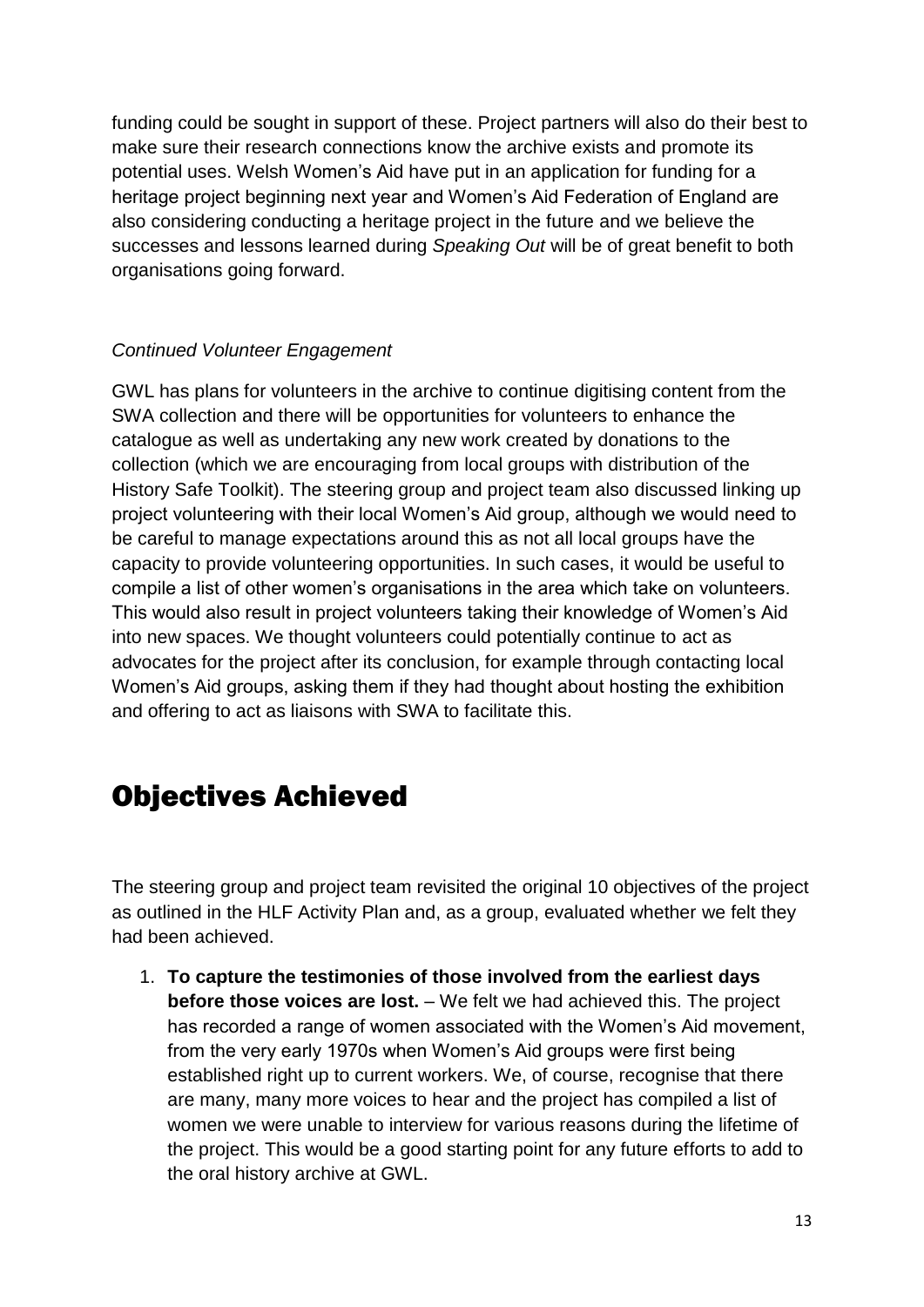- 2. **To create a first-hand record of our history on an ambitious Scotlandwide scale.** – We felt we had achieved this. The project collected interviews from across a large geographical area, from the Highlands to the Scottish Borders. It would be beneficial if any future efforts could attempt to capture testimonies from the islands (Western isles, Orkney, Shetland etc.).
- 3. **To pull together the currently dispersed heritage of the movement into a single accessible archive.** – We felt we had achieved a very good start to this, as much could be expected during a two year project, and that this is work that will need to be ongoing as history continues to be made by SWA and the Women's Aid network. An archive has now been established and made accessible. It can be easily added to and the History Safe Toolkit gives clear instructions to local groups on how to do this.
- 4. **To coordinate and consolidate previous small-scale and piecemeal initiatives to record, preserve and disseminate the history of Women's Aid in Scotland.** – We felt we had achieved this, having incorporated material gathered by the SWA  $30<sup>th</sup>$  anniversary oral history project into the archive and *Speaking Out*'s outputs.
- 5. **To share and celebrate our history with the widest possible audience.** We felt we had achieved this as much as could possibly be expected with the resources and capacity available. A large number of people around Scotland, far more than either the steering group or project team anticipated (more than 44,000), saw the touring exhibition, and over 50 events were delivered across the country.
- 6. **To raise awareness of the movement and dispel some of the stereotypes and misinformation held by the wider public.** – We felt we had definitely raised awareness by the sheer number of people reached. It is difficult to capture information around dispelling stereotypes, although we thought the learning resource for young people would continue to play a key role in the ongoing achievement of this objective. Piloting of the learning resource certainly showed we were successful in addressing stereotypes and misinformation about domestic abuse and changing the ideas and attitudes of the young people who participated.
- 7. **To build on the opportunities presented by partnership with GWL, which will be able to catalogue and promote the newly accessible SWA archive.** – We felt we had achieved this and even during the lifetime of the project were seeing increased interest amongst researchers in the archive and more people accessing the material.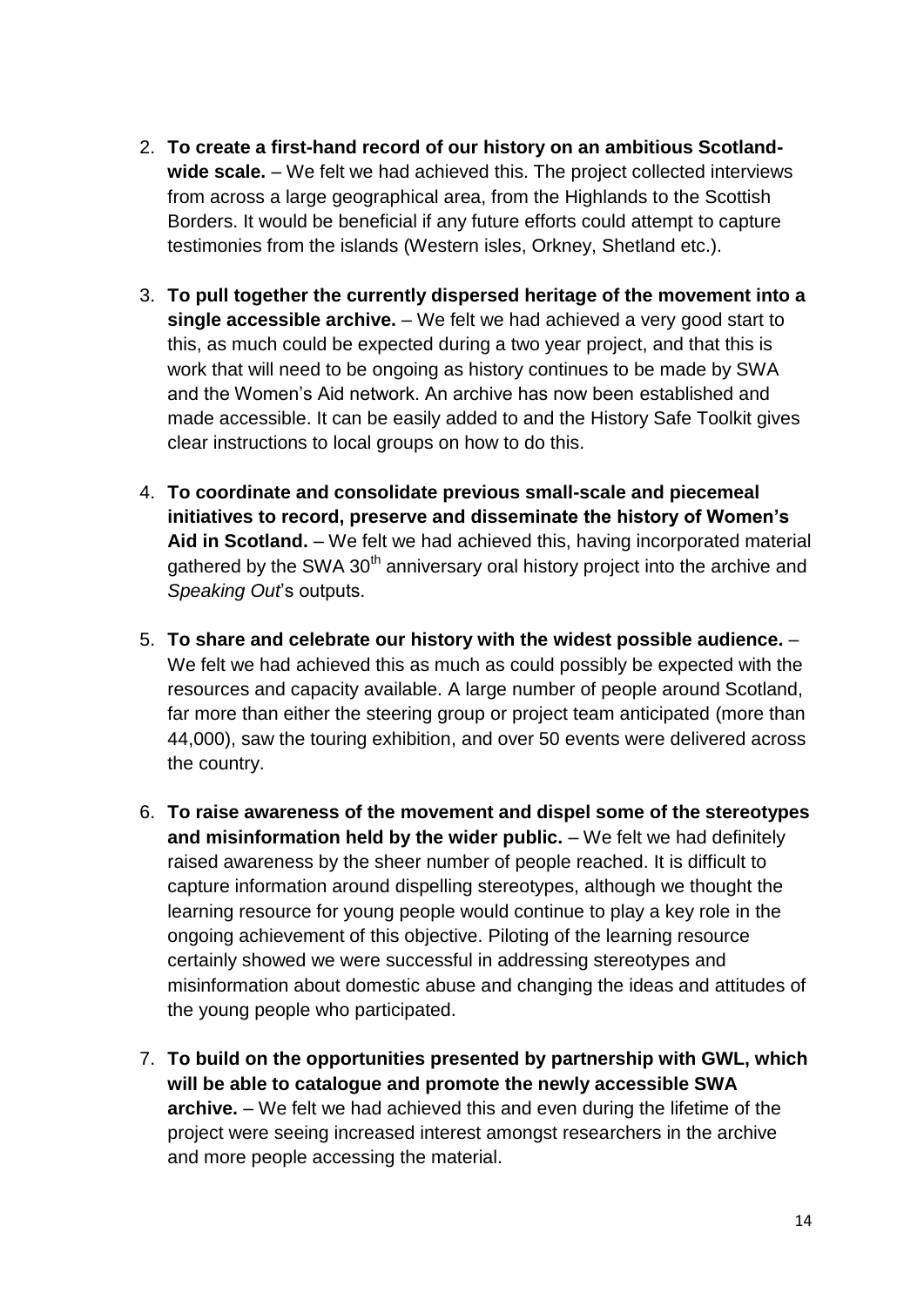- 8. **To bring fuller recognition of Women's Aid's continuing contribution to the safety and wellbeing of individuals, families and communities throughout Scotland.** – We felt we had achieved this through the project outputs, along with media coverage of the project in newspapers and on the radio and television, and the reception held at the Scottish Parliament to launch the project film.
- 9. **To provide volunteer, training and learning opportunities to audiences including to women who are most likely to experience marginalisation and exclusion, and who face additional barriers to fulfilling potential due to domestic abuse.** – We felt we have, for the most part, achieved this, although we felt we may have missed an opportunity in specifically trying to recruit the exhibition volunteers from marginalised groups or through working with service users from a local Women's Aid group. We singled out this volunteer cohort as the most suitable for working with women facing the barriers mentioned above as it was the smallest group, the role was for a very defined period of time and, while supported by the project coordinator, this group also received very hands-on and direct support from the engagement officer. We felt these factors would have been important in ensuring women facing marginalisation and exclusion would have the high levels of support required to ensure a positive volunteering experience and the achievement of development goals. Despite not capitalising on this chance we felt the project's work with service users from Edinburgh Women's Aid, Shakti Women's Aid and Glasgow East Women's Aid to create artistic material for the exhibition addressed this objective and was very successful. Additionally, statistically, for the overall number of volunteers engaged with the project, there will have been women with experience of domestic abuse involved, whether they felt comfortable disclosing this or not.
- 10.**To inform and strengthen commitment to dynamic future developments.** – We felt we had achieved this through the archive being a very valuable resource, the other project outputs being available to local Women's Aid groups and other organisations to draw upon, the building of partnerships and the development of project staff and volunteers.

### Lessons to Pass On

The steering group and project team reflected on the key lessons learned throughout the project, either things that worked particularly well for us or things that, with hindsight, we would do differently. We thought about what we would want to pass on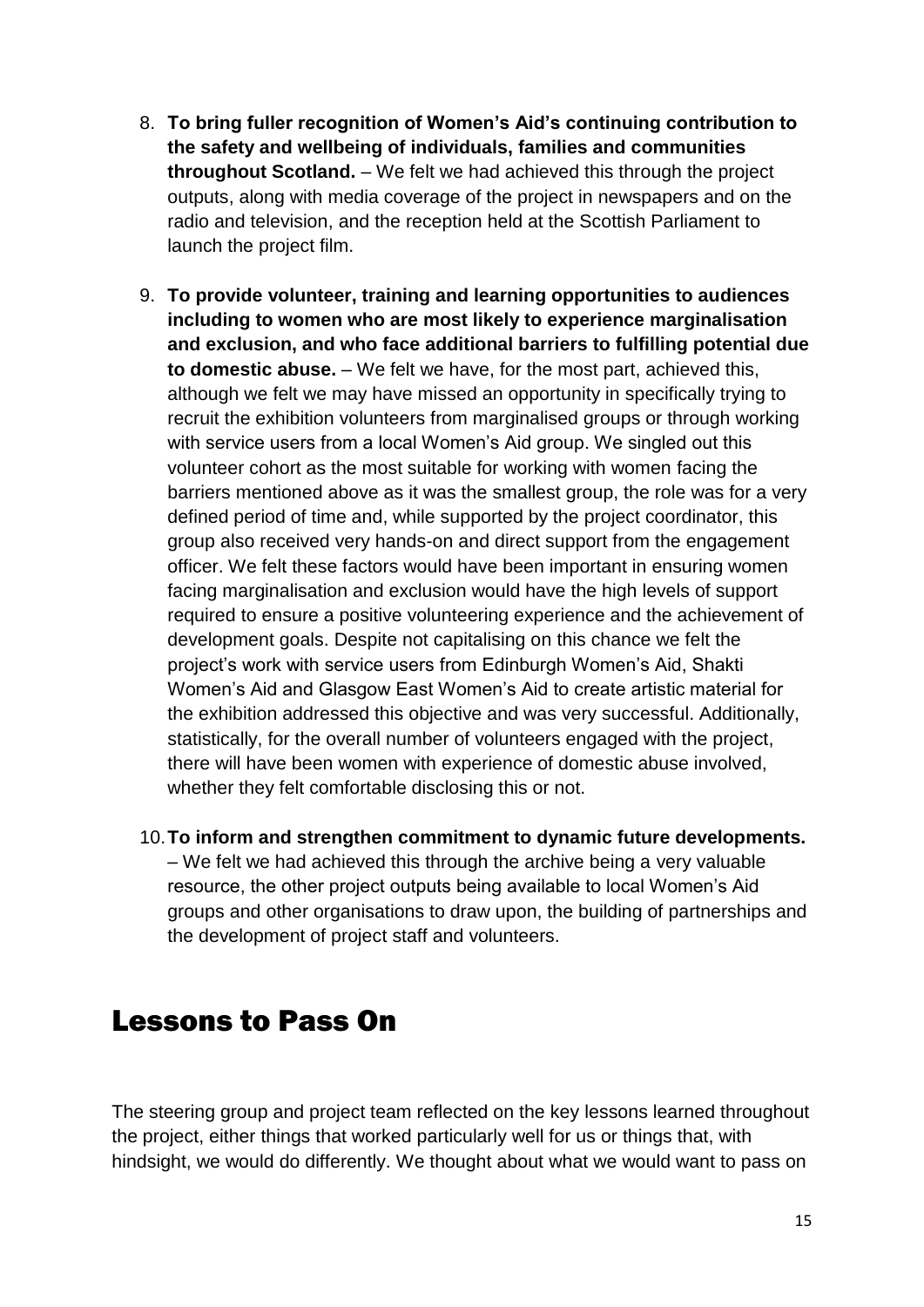to other organisations considering or embarking on a similar project. While there have been suggestions and recommendations included in the various different sections of this document, the advice below comprises the major points that we felt to be instrumental in delivering a highly successful project.

- 1. If you are planning on substantial volunteer involvement, as we had on *Speaking Out*, it is essential to have a project staff role devoted primarily to volunteer coordination. This is a task that takes up a large amount of time and is not something that should be compromised on. Proper policies and procedures must be in place and followed. High levels of support for volunteers must be available and volunteer development should be a significant project priority.
- 2. It is absolutely worth seeking out partners with whom to collaborate on a project, although it is crucial that partnership agreements are in place and everyone is very clear on each partner's role within the project. For all the minor issues and things that do not work perfectly, it is so valuable to have a variety of expertise. If your organisation is not from the cultural sector it is very worthwhile trying to find a partner who works in this area and shares the same values as you.
- 3. Whatever your chosen methodology for *Speaking Out* it was oral history seek advice from experts in the field. The ethics of setting up an oral history project and dealing with quite sensitive information were, at times, complicated. However, consulting specialists who were able to offer guidance made the project team feel far more confident setting out. Additionally, at the beginning of the project, think about the detail of your methodology and any processes that can put in place to make things easier come the end of the project.

# Reflections

The steering group and project team took the occasion as a chance to reflect on what the project has meant to them personally and on an organisational level. The impact of *Speaking Out* on those involved has been positive and far reaching.

- 'Being involved in the project as a staff member has politicised my feminism in a way it wasn't before.'
- 'As a staff member, I've had the opportunity to gain experience of things like recruitment which I might not have had the chance to in other roles.'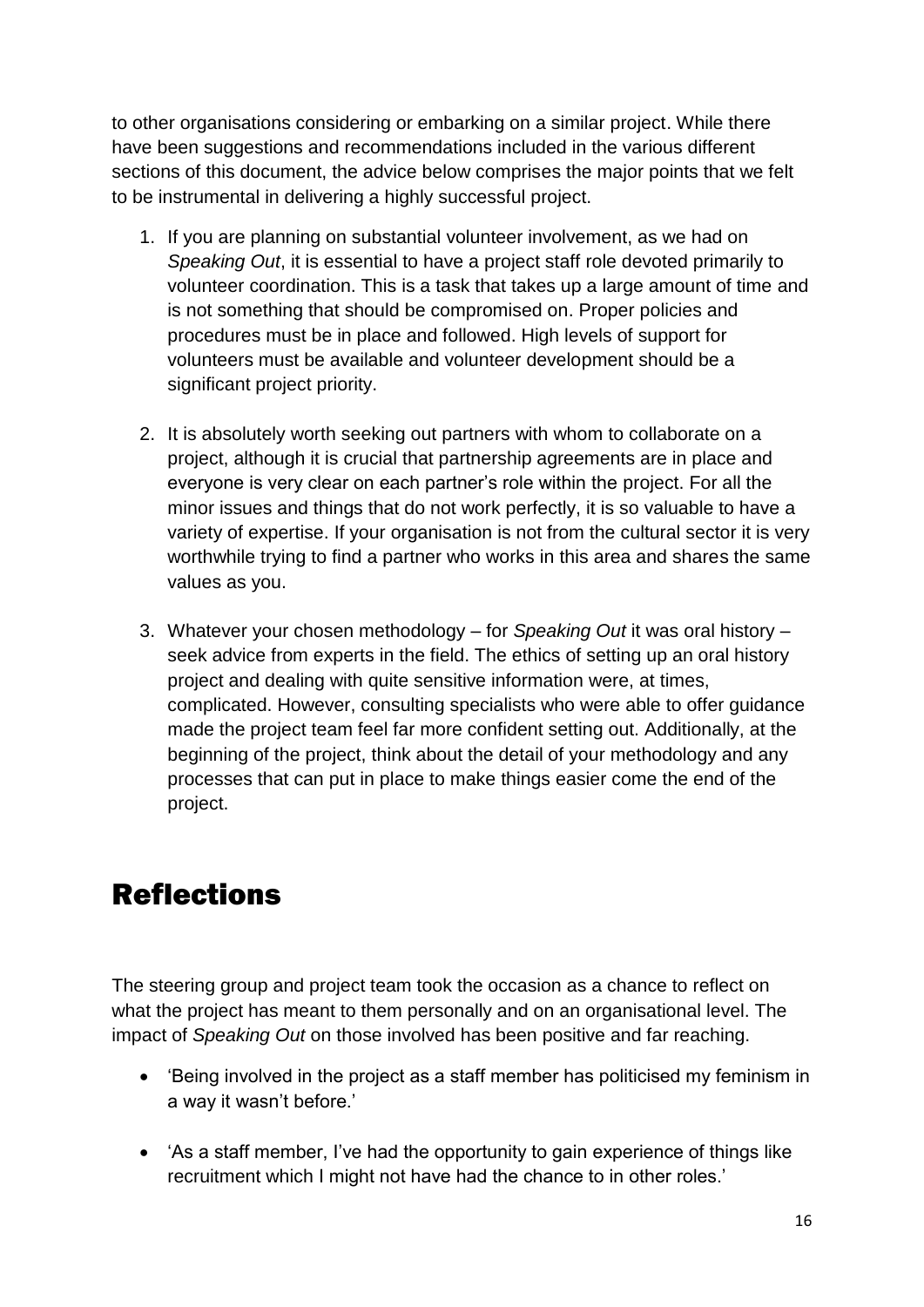- 'I've definitely gained in confidence in terms of overcoming challenges, like the staffing turnover, and being able to deal with those types of things more calmly.'
- 'One of the big learning things, for me, is about how you do a project, in all of its facets, that reflects your organisational values, and how you create processes that reflect how you want the world to be.'
- 'I've learned so much about the capacity of volunteers and value they bring and what they are able to achieve.'
- 'Seeing something that was an idea become a reality, such a well-fulfilled reality, is so gratifying.'
- 'You learn so much about process and working with people and persistence.'
- To see the project outcomes and the number of people reached is just beyond my wildest dreams.'
- 'I feel really excited for the future and that this is an incredible resource for the network and I think there's so much potential for us to use the resource.'
- 'We have so many examples of how the project has changed women's lives.'

# Where to Find Out More

The Speaking Out project produced a number of resources which continue to be available after the conclusion of the project and which the steering group and project team would like to encourage the use of. Information and access to all of these resources can be found on our website: [www.speakingout.womenslibrary.org.uk](http://www.speakingout.womenslibrary.org.uk/)  The resources include:

 Oral history interviews (transcripts and select recordings) with individuals associated with the Women's Aid movement in Scotland since its beginnings in the early 1970s up to present day. Transcripts can be accessed via GWL's online collections catalogue. Select recordings can be accessed by contacting the archivist at GWL.